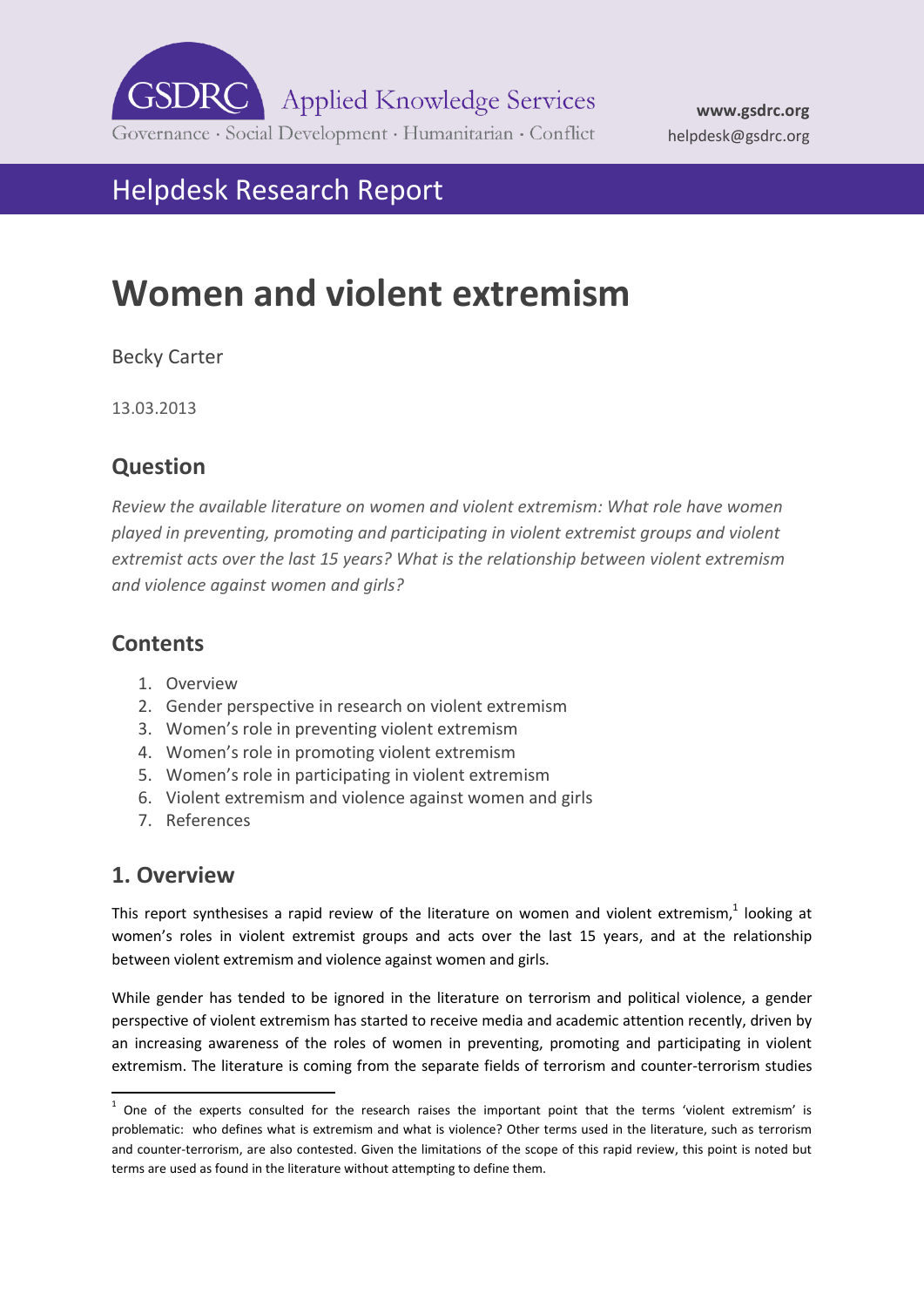and feminist and gender studies.<sup>2</sup> Experts identify the need for more systematic research on gender implications in terrorism and counter-terrorism studies (Jackson et al., 2011).

The key findings from the literature are the following:

#### **Women's role in preventing violent extremism**

- Counter-terrorism interventions have tended to ignore gender perspectives
- Women's roles as 'policy shapers, educators, community members and activists' (OSCE, 2013, p. 2) – in countering violent extremism have started to be recognised
- **The capacity of women to react to extremism varies greatly**
- Various initiatives funded by international government and non-governmental organisations aim to support women's role in preventing violent extremism, including by working with local grassroots women's organisations
- **There are mixed messages on the desirability of using stereotypes (such as emphasising women's** maternal role) in counter-terrorism narratives.

#### **Women's promotion of violent extremism**

- Women's potential for terrorist radicalisation and involvement has tended to be underestimated
- **There is growing recognition that women's complex roles may involve supporting or encouraging** violent extremism.

#### **Women's participation in violent extremism**

- **There has been a rise in women's direct engagement in violent extremist acts, notably as suicide** bombers, in the last thirty years for secular and (more recently) religious violent extremist groups
- A large body of literature explores the drivers for women to become suicide bombers, with mixed findings on their motivations
- While typically represented as 'deviants, monsters or victims' by the media and academia, some experts find that the women tend to join violent extremist groups for much the same, complex reasons as men
- Experts identify a need for further research into terrorist radicalisation of women.

### **The relationship between violent extremism and violence against women and girls**

- There appears to be a lack of systematic research exploring this relationship. There are some insights into different facets of this relationship in the literature:
	- Cultures of gender-based violence can be exacerbated during conflict, and violent extremist groups tend to be operating in environments characterised by conflict
	- Violent extremists with conservative or reactionary gender agendas are likely to victimise women, and there are multiple examples of violent extremist groups targeting women and girls for acts of violence
	- Sexual violence and rape are a form of terrorism and used as a tool by violent extremists, notably towards women and girls (but men have also been victims and women have also been perpetrators)

**<sup>.</sup>** <sup>2</sup> There is related literature on women and peace-building and women and war, and from security and policing studies which has not been included in this review.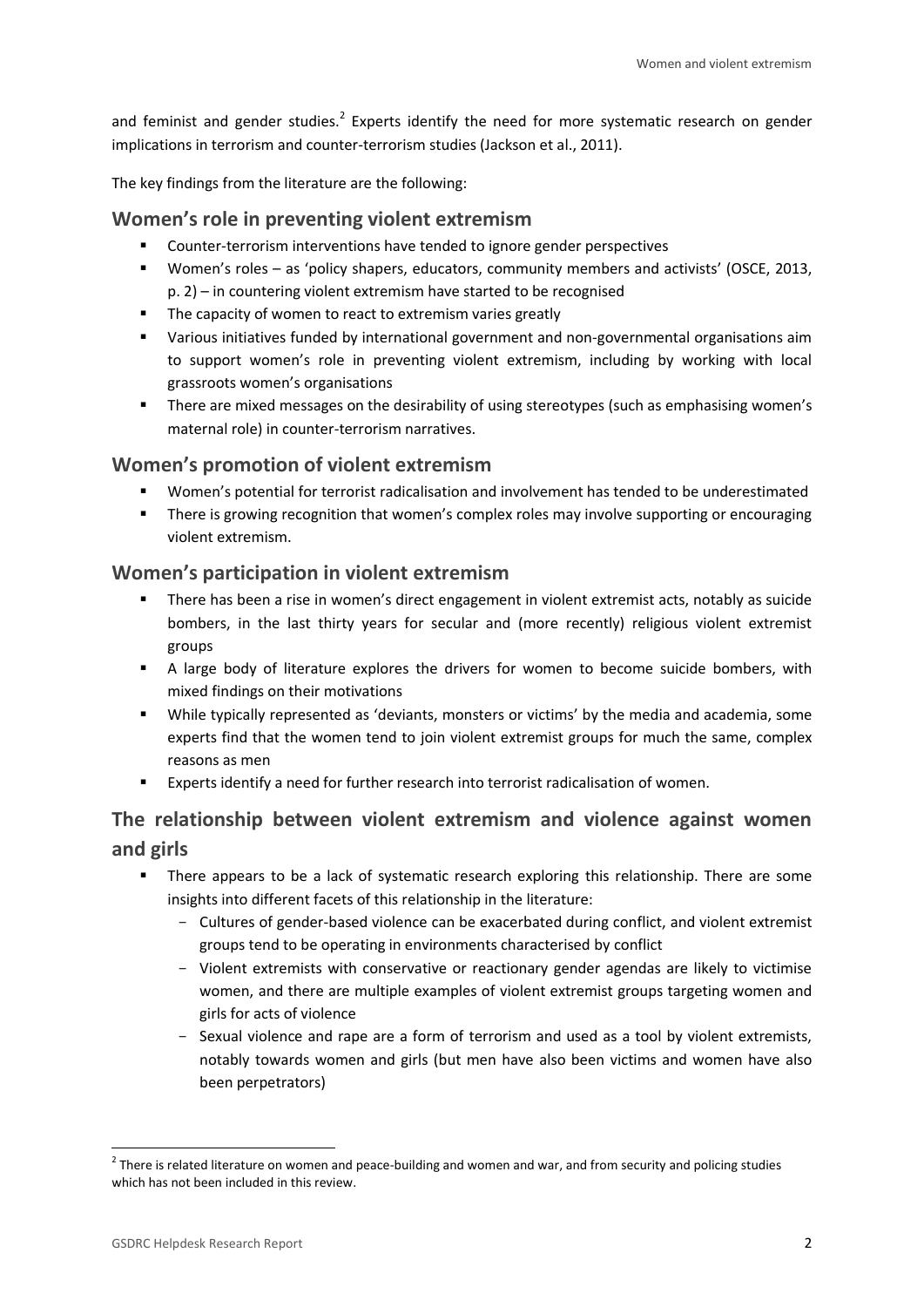- Counter-terrorism measures may lead governments to fail to prevent or punish genderbased abuses
- There are mixed findings on whether personal trauma, most notably rape, is one of the fundamental motivations for women's involvement in violent extremism
- Some experts raise issues in seeing all women as victims of violent extremism, arguing that this essentialist view does not reflect the more complex reality.

### <span id="page-2-0"></span>**2. Gender perspective in research on violent extremism**

While much has been written on the subject of terrorism, particularly since September 2001, gaps remain in the understanding of violent extremism, insurgency, and the role of gender<sup>3</sup> (USAID, 2011, p. 4). **Gender has tended to be ignored in the literature on terrorism and political violence** (Jackson et al, 2011, p.146-147). CHRGJ (2011, p. 13) finds the gender dimensions and impacts of US counter-terrorism measures are also 'largely undocumented and significantly under-theorized'.

**Practical difficulties for researchers** affect the state of knowledge on violent extremism in general and including the role of women. Governments are wary of disclosing sensitive information. Policymakers and officials do not always have the time required for detailed research when they are confronting a rapidly evolving terrorist threat and the responsibility to protect citizens from future attacks. (Fink and El-Said, 2011, p. 28-29)

Recently there has been growing awareness of the need for a better understanding of the role of gender as both a brake and driver of violent extremism (USAID, 2011, p. 4). A **gender perspective of violent extremism has 'gained ground in academic and media discourse'** (Hearne, 2009, p. 2).

There are **growing bodies of literature** on 1) female suicide terrorism, linked to the rise of the female suicide bomber (Jackson et al., 2011, p 143-144) and 2) the gendered nature of the war on terror (Pratt, 2012). The literature comes from separate academic disciplines: terrorism and counter-terrorism studies and feminist and gender studies.

There have been **new landmark initiatives** such as the first global study into how the U.S. government's counter-terrorism efforts profoundly implicate and impact women and sexual minorities (Center for Human Rights and Global Justice (CHRGJ), 2011) and the Organisation for Security and Co-operation in Europe's (OSCE) two expert roundtables (2011-2012) and report of recommendations on women and terrorist radicalisation (OSCE, 2013).

Nonetheless, Jackson et al.'s (2011) assessment of political terror and its study concludes there is a **need for more systematic research in the terrorism studies field, and in particular a need to take gender much more seriously in terrorism research** (p. 95-96). They call for exploration of a number of important topics including examining:

- 'the gendered nature of the terrorism studies field itself, the kinds of masculinised forms of knowledge it produces and the silences it contains about women, gender and gendered identities;
- the role of masculinity in terrorist and counter-terrorist violence;
- the various perspectives, motivations, ambitions, goals and political agency of female participants in terrorism, counter-terrorism and political violence more broadly;

1

 $3$  Noting that the literature highlights that 'gender is not synonymous with 'sex' or women' (CHRGJ, 2011, p. 26): gender is 'relevant to men as well as women, given that gender (and feminism) is as much about men and masculinity as it is about women and femininity' (Jackson et al, 2011, p. 144-145).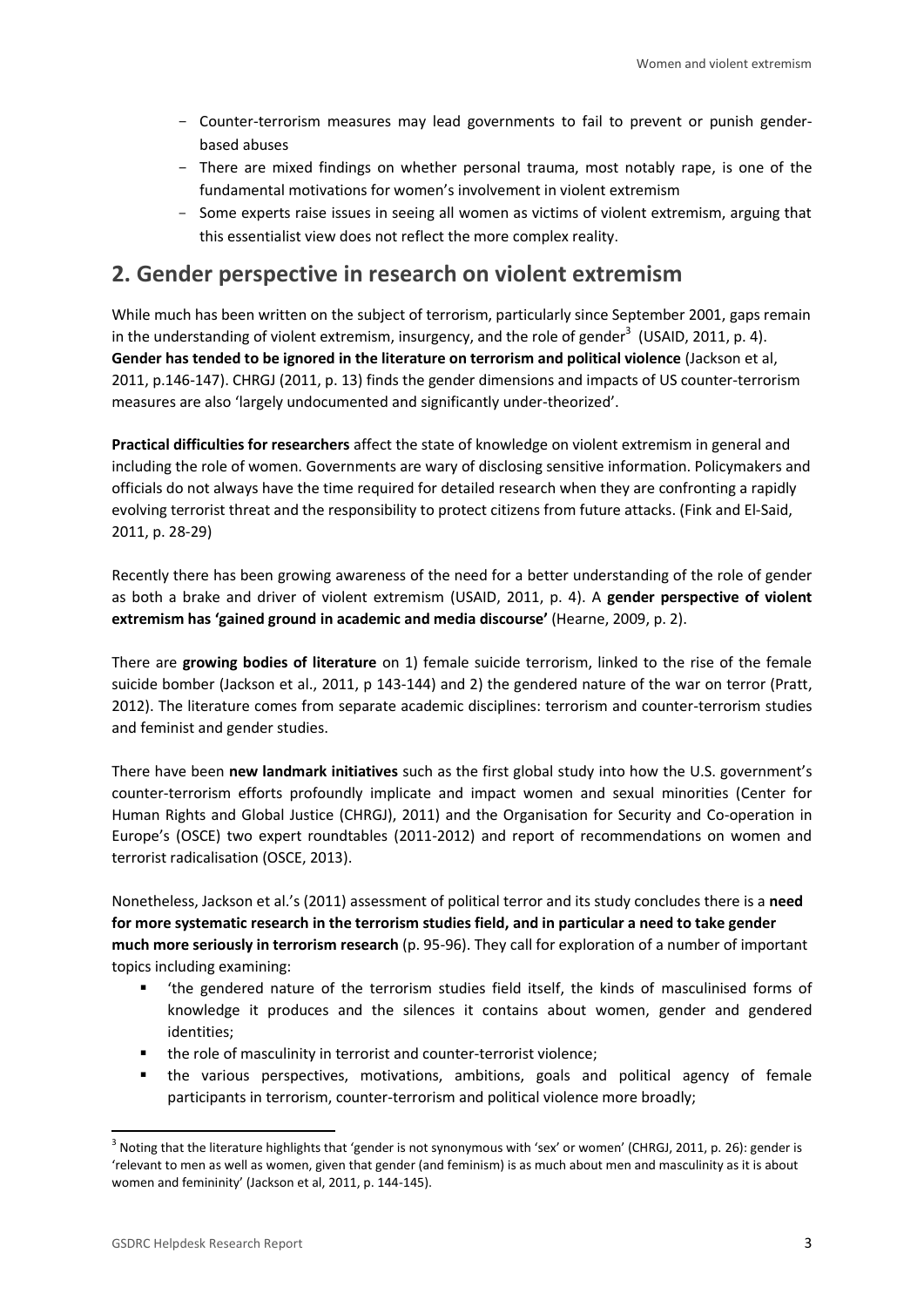- a gender-sensitive perspective towards militant groups and movements, and how women join, mediate, subvert and resist such movements;
- comparative research on women in different societies who join terrorist and counter-terrorist groups; and
- the impact of counter-terrorist measures on women and children'.

### <span id="page-3-0"></span>**3. Women's role in preventing violent extremism**

#### **Increasing recognition of women's roles**

CHRGJ (2011, p. 13) reports **the failure over the last decade of the United States' 'War on Terror' to consider either the differential impacts of counter-terrorism on women, men, and sexual minorities or the ways in which such measures use and affect gender stereotypes**. This is part of a wider problem: Fink (2010, p. 1) finds that 'international initiatives to counter terrorism and militancy have more often than not been directed at the military aspects of such threats, with insufficient attention paid to the specific context—the social, political, and regional dynamics—in which they evolve'.

In recent years the special **potential of women in countering violent extremism has started to be recognised**. This is linked to what Aldritch (2012, abstract) reports to be the adoption of a more holistic approach to understanding terrorism and counter-terrorism which aims to push military responses 'downstream', focusing on the re-integration of marginalised communities and locally-based counternarratives.

The OSCE finds that the **involvement of women as 'policy shapers, educators, community members and activists'** is essential to prevent terrorism (OSCE, 2013, p. 2). It emphasises that women can 'provide crucial feedback on the counter-terrorism efforts of the international community, pointing out when preventive policies and practices are having counterproductive impacts on their communities', and they are 'effective undertakers of initiatives and shapers of narratives to counter violent extremist and terrorist propaganda and may carry special weight with women audiences' (OSCE, 2013, p. 2).

Participants of a EU workshop on *Effective Programming for Countering Violent Extremism* found that women can **de-mystify the life of a terrorist** by speaking about the hardships involved such as those of separation, insecurity, loss of income, and anxiety about a covert life. In addition, women who are victims or survivors of terrorism **compel media attention and public sympathy**, making them 'a powerful voice for use against terrorism and violent extremism' (Center on Global Counterterrorism Cooperation (CGCC), 2012, p. 8).

Participants in the Women Without Borders/Sisters Against Violent Extremism (SAVE) 2010 workshop in Yemen make the point that the **capacity of women to spot and react to extremism in their families ranges greatly** based on levels of education, local awareness, and geographic remoteness. They report that mothers, especially those with less formal education, struggle to recognize the warning signs, as they may perceive their children as merely becoming more religious and often consider the change to be positive. (SAVE, 2010)

**Recent research initiatives** may improve understanding of the role of women in preventing violent extremism. For example, case studies such as Van Lierde's (2013) publication covers the stories of six devout Indonesian Muslim women, looking at how they contribute to combating violence in their communities and communicating values to young people (Van Lierde, 2013). Another initiative is reported by Aldritch (2012, p. 49) who reports that the USAID, the Department of State, and the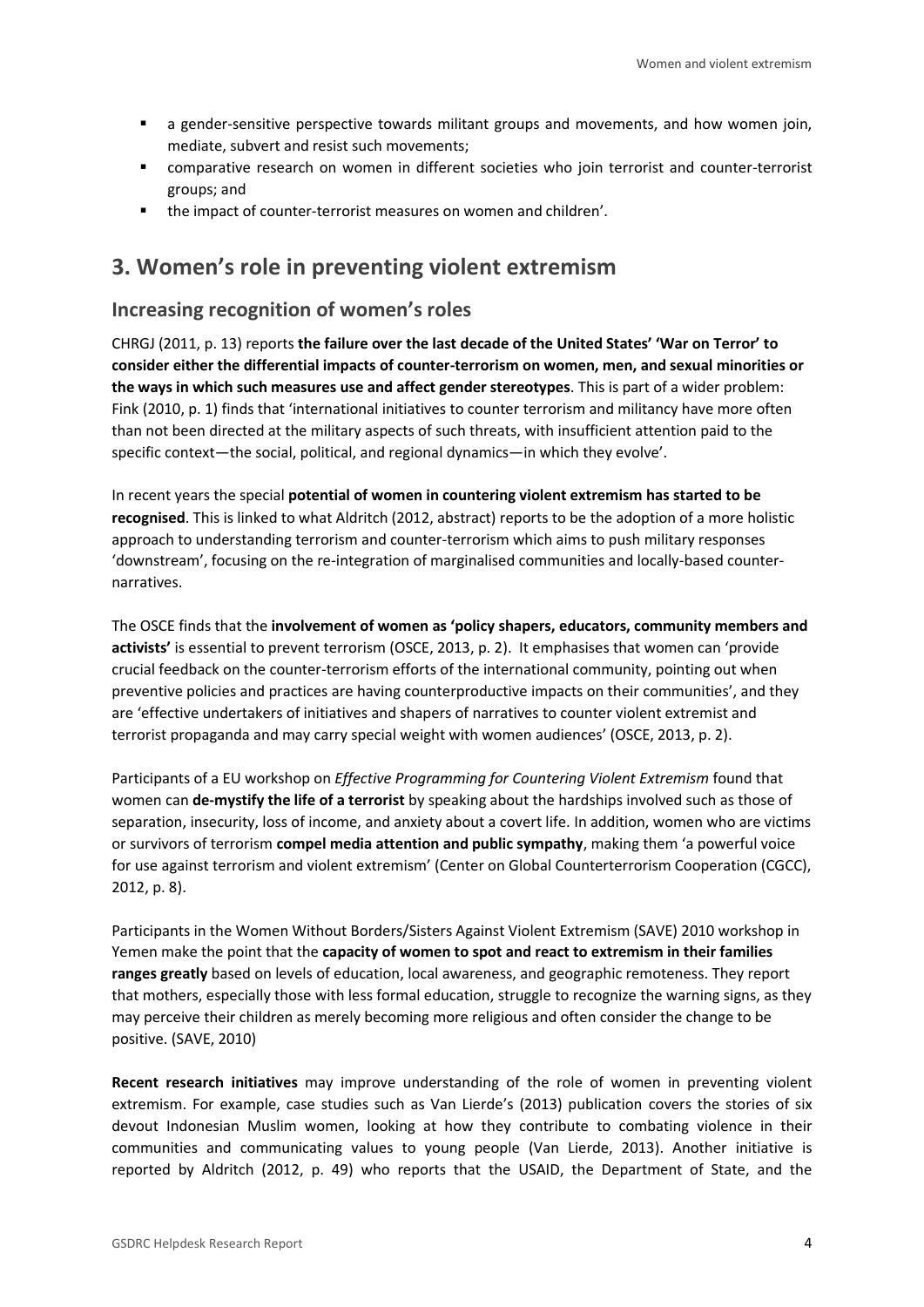Department of Defence have started to undertake randomised field experiments to understand the impact of their counter-terrorism programmes.

#### **Interventions**

Various initiatives aim to support women's role in the prevention of violent extremism. Examples include:

- The world's first female counter-terrorism platform Sisters Against Violent Extremism (SAVE) platform was launched by Women without Borders in 2008 and is currently operating in Yemen, Indonesia, India, Pakistan, Israel, Palestine, and Northern Ireland.<sup>4</sup> SAVE runs a Mothers for *Change!* campaign which encourages and empowers mothers, strategically placed at the centre of the family unit, to take a stand against ideologies of violent extremism in their homes and communities (Women without Borders/Save, 2010).
- The Institute for Inclusive Security and the US Institute of Peace programme support Pakistani women to (1) advocate for policies at the national and international level to address the drivers and consequences of extremism, and (2) conduct peace-building activities at the local level with outreach to youth groups, civil society organizations, the media, religious leaders and educators (Chatellier, 2012).

OSCE (2013, p. 11-12) makes **multiple recommendations for OSCE member states on how to improve their counter-terrorism interventions to take into account women's potential role** in preventing violent extremism. The recommendations focus on the importance of supporting women's small grassroots organisations; providing safe spaces and platforms to share resources, experiences and tools for facing violent radicalization; and engaging women in all stages of counter-terrorism and counter-radicalisation strategies, policies and measures, with impacts monitored through specific gender benchmarks.

#### **Stereotypes**

Recent literature identifies that terrorism and counter-terrorism narratives have both **mobilised and reinforced stereotypes around men, women, and sexual minorities**. Looking at statements by the US government, CHRGJ (2011, p. 26) reports that while there is some recognition that women are both agents and drivers of change in their communities, sometimes 'the United States government relies on the stereotype that women are inherently more peaceful and moderate influences in a community as the basis for seeking their inclusion in national security efforts'. CHRGJ (2012) finds that such stereotypes can either side-line women in efforts to combat violent extremism or lead to their inclusion in ways that may perpetuate these stereotypes.

### <span id="page-4-0"></span>**4. Women's role in promoting violent extremism**

OSCE (2013) finds that the **understanding of women terrorist radicalisation is characterised by misconceptions and tends to be underestimated.** Terrorist organisations have targeted women for recruitment for decades, but violent extremism and terrorist radicalisation is persistently misconceived to be a male issue.

CGCC (2012, p. 3) finds that women can be **ideologues and supporters of violent extremism**. Fink's (2011) study of terrorism, political violence and governance in Bangladesh finds a **worrying trend emerging of Bangladeshi women supporting or encouraging jihad**, with women targeted in recruitment

**.** 

<sup>4</sup> <http://www.women-without-borders.org/save/>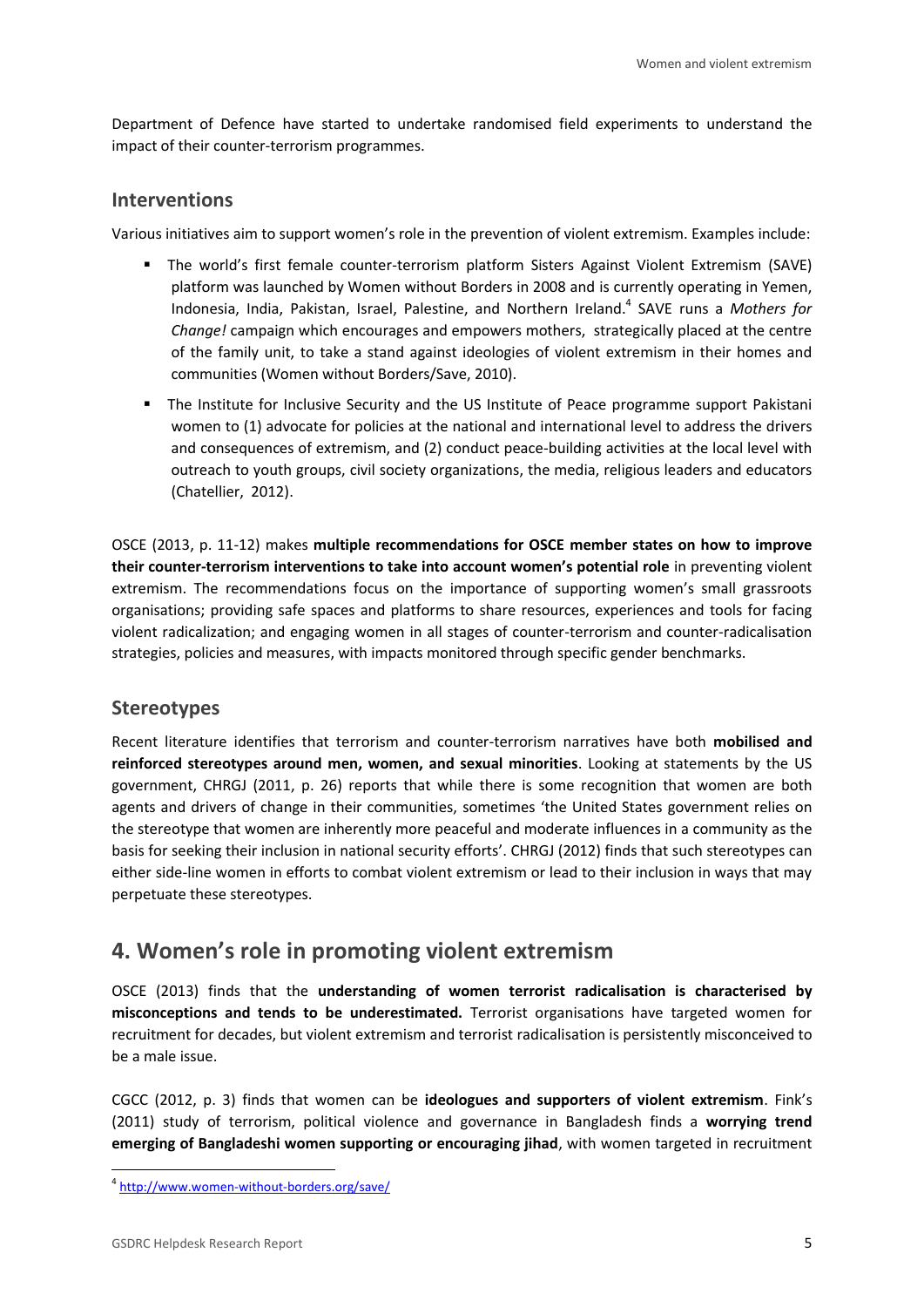drives, as they arouse less suspicion and can engage in community outreach efforts with greater access to families (p. 13). Von Knop (2007) looks at the multifaceted **roles of the women in the movement of Al Qaeda** and finds that female involvement is at a formative stage but it is on the rise, with women following a gender-specific interpretation of the radical ideology, the female Jihad, by acting as facilitators, supporters, and educators for the movement.

The 2011 USAID policy on the *Development Response to Violent Extremism and Insurgency* has highlighted the **need for local research and assessment to understand the drivers of violent extremism and insurgency**. The policy specifies that in their assessments, missions should consider the role of women vis-à-vis drivers and development responses (USAID, 2011, p. 9).

### <span id="page-5-0"></span>**5. Women's role in participating in violent extremism**

#### **Rising participation**

According to OSCE (2013, p. 1-2) the threat of women's terrorist radicalisation is now being taken seriously because of the **recent violent extremist attacks perpetrated by women and intelligence gathered on terrorist efforts to recruit women**. While noting that women had been involved in separatist struggles before the cold war (Ness, 2007), experts report that female participation in suicide attacks has expanded 'ideologically, logistically and regionally' during the last thirty years, in conflict regions such as the Middle East, the North Caucasus, and South Asia (Dearing, 2010, p. 1081, quoting Cunningham, 2003). Women's participation has evolved from auxiliary roles supporting their male counterparts, to gathering intelligence, providing healthcare, and maintaining safe houses, to direct engagement in violent acts, including suicide bombings (Hearne, 2009, p. 1).

The literature provides **statistical estimates of women's participation in suicide bombings.** Bloom (2011, p.2) reports that between 1985 and 2010, female bombers committed over 257 suicide attacks (representing about a quarter of the total) on behalf of many different terrorist organisations, and that the percentage of women since 2002 in some countries exceeds as much as 50 percent of the operatives. Ness (2007) estimates that girls and women now make up 30 to 40 percent of the combatants in numerous ethnic separatist/guerrilla struggles.

The literature notes the **recent development of religious terrorist groups, previously deterred by specific ideology from encouraging female participation, to use violence by women and girls** (Ness, 2007). Dearing (2010, p. 1079) lists suicide attacks involving women by groups such as Hamas and Fatah in Israel, Chechen separatists in Russia, Tamil separatists in Sri Lanka, Islamic militants in Uzbekistan, Kurdish separatists in Turkey, Syrian nationalists in Lebanon, and recently, militant groups in Pakistan. He also notes that the global *Salafi-jihadist* movement has also influenced many of the most recent female suicide missions by groups in Iraq, Somalia, and Chechnya (Ibid.).

Jackson et al. (2011, p. 157-158) highlight that there have also been a **number of all-women armed organisations** (e.g. an all-women right-wing Norwegian organisation) and **women's wings of armed organisations** (e.g. *Vituthalai Pulikal Makalir Muani* – Women's Front of the Liberation Tigers).

**Afghanistan is identified as an exception**: ninety-nine percent of suicide attacks in Afghanistan have been carried out by men (Dearing, 2010, p. 1081). Dearing (2010, abstract) explains the low propensity for female suicide bombers in Afghanistan as arising from the insurgents' freedom of mobility and resistance capacity that reduces the need for female suicide bombers, a fiercely conservative culture that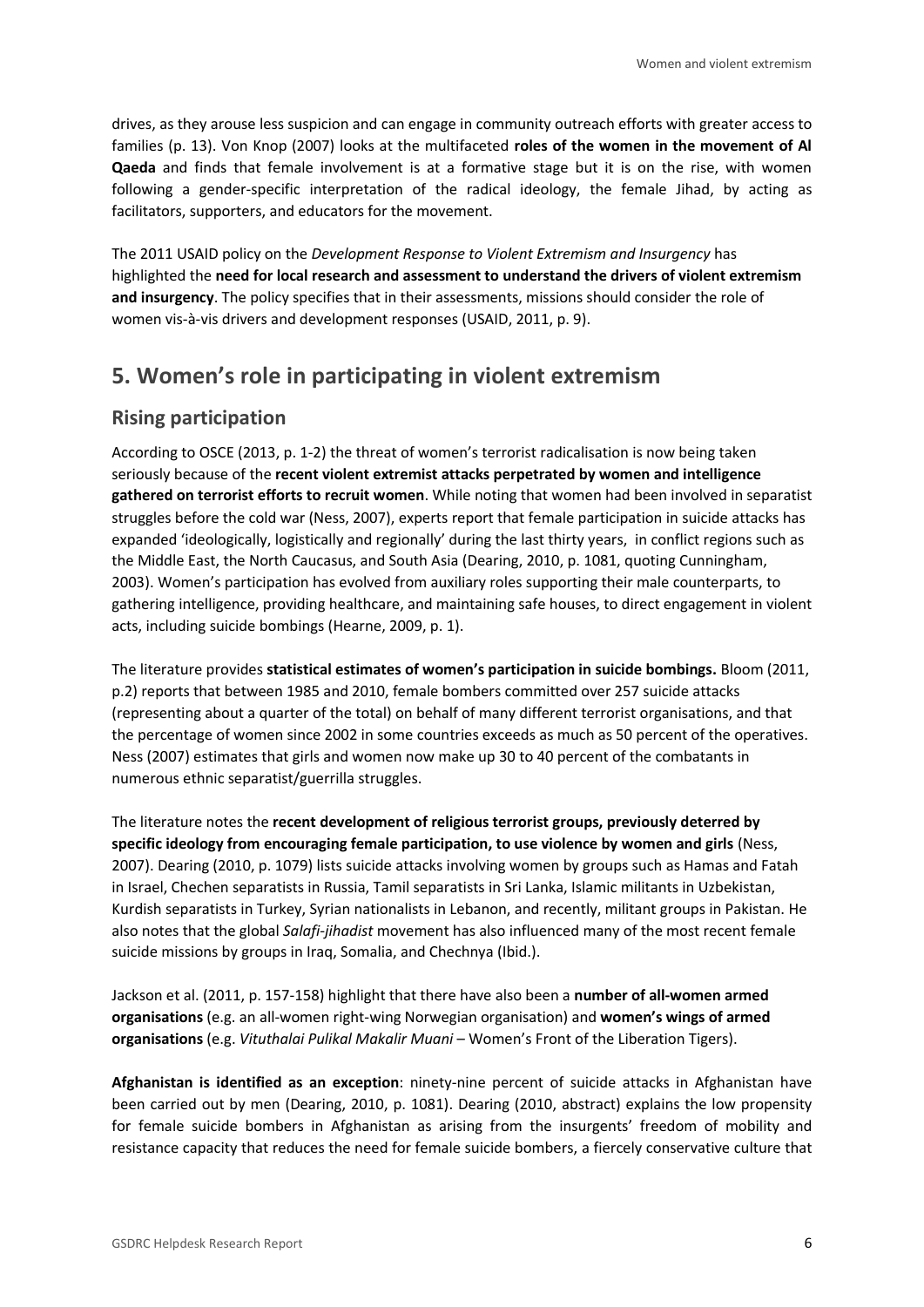restricts female participation in both Afghan society and within insurgent organizations and the absence of a female culture of martyrdom.

#### **Drivers**

There is a **large body of literature exploring the drivers for women's participation in violent extremism**, with some mixed findings. Experts come to varied conclusions on whether and to what extent the women involved are 'pawns, victims or agents' (Jackson et al., 2011). Jackson et al. (2011) provides a useful review and synthesis of this literature.

Women who are involved in violent acts are often depicted as the exception that proves the rule that women are inherently peaceful and less prone to violence by their nature than men (Jackson et al, 2011, p. 144-145). Those that participate in violent extremism are typically represented in the media and academia as '**deviant women, monsters or victims to be rescued'** (Sjoberg and Gantry, 2007, quoted in Jackson et al 2011, p. 144-145).

In a 2010 review of mainstream and feminist thinking on women as agents of violence, Gentry argues that these are **stereotypes linked to public-private gendered conceptualisations and a power structure** which create values of what is expected from a man and a woman: 'men are the (public sphere) actors that are gendered toward the possibility of violent action …; 'proper' women within the private sphere are gendered to be non-violent or peaceful actors' (Gentry, 2010, p. 7446). Women who operate outside the prescribed roles for their gender are denied agency or rationality (Gentry, 2010; expert comment, email communication, 12.03.13). Gentry concludes that the portrayals and understandings of political violence in the global context continue to subordinate women with the construction of gender deflecting away from the realities of various power dynamics (Gentry, 2010, p. 7459).

Zia (2011) warns against aims to 'rescue the subaltern Islamist woman' **tending to over-emphasise their agency**. She examines the rise of female suicide bombings in Pakistan and concludes that given the overall patriarchal discourse, and violence against and marginalisation of women by tribal communities, it is difficult to read the trend of women suicide-bombers as a sign of self-realisation and autonomy.

A number of experts find that the **situation and the motives of women undertaking suicide missions are complex**, arguing that women who commit this type of violence 'are driven by the organisation of their social world, which is predicated on a host of structural arrangements and deeply felt moral beliefs' (Hearne, 2009, p. 87). Jackson et al (2011, p. 165) highlight that studies have shown that overall women made the decision to join armed organisations for much the same reasons as men (citing Alison's 2009 study of women in the Liberation Tigers of Tamil Eelam's and armed organisations in Northern Ireland). Women's motivations can include: 'adherence to a particular political ideology, such as nationalism; grievance and concern with injustice; avenging personal bereavement; a desire to improve one's social status; and a desire to change society for the better' (Jackson et al, 2011, p. 165).

From the side of the violent extremist groups, Bloom (2007, p. 99) finds that **recruiting female suicide bombers can be a tactical response** to the need for more manpower and can be used to shame men into participating. Jackson et al (2011, p. 161-162) report that terrorist organisations also take advantage of the extra media attention attracted by female bombers, the 'invisibility' of women, presumptions of their non-violence and, in some societies, a reluctance to subject women to intimate searches. Bloom (2007, p. 101) finds that female converts married to Muslim men (increasingly among female bombers in Iraq) are a particularly dangerous group, not only because they can evade most profiles, but also because they carry European passports and garner a lot of media attention.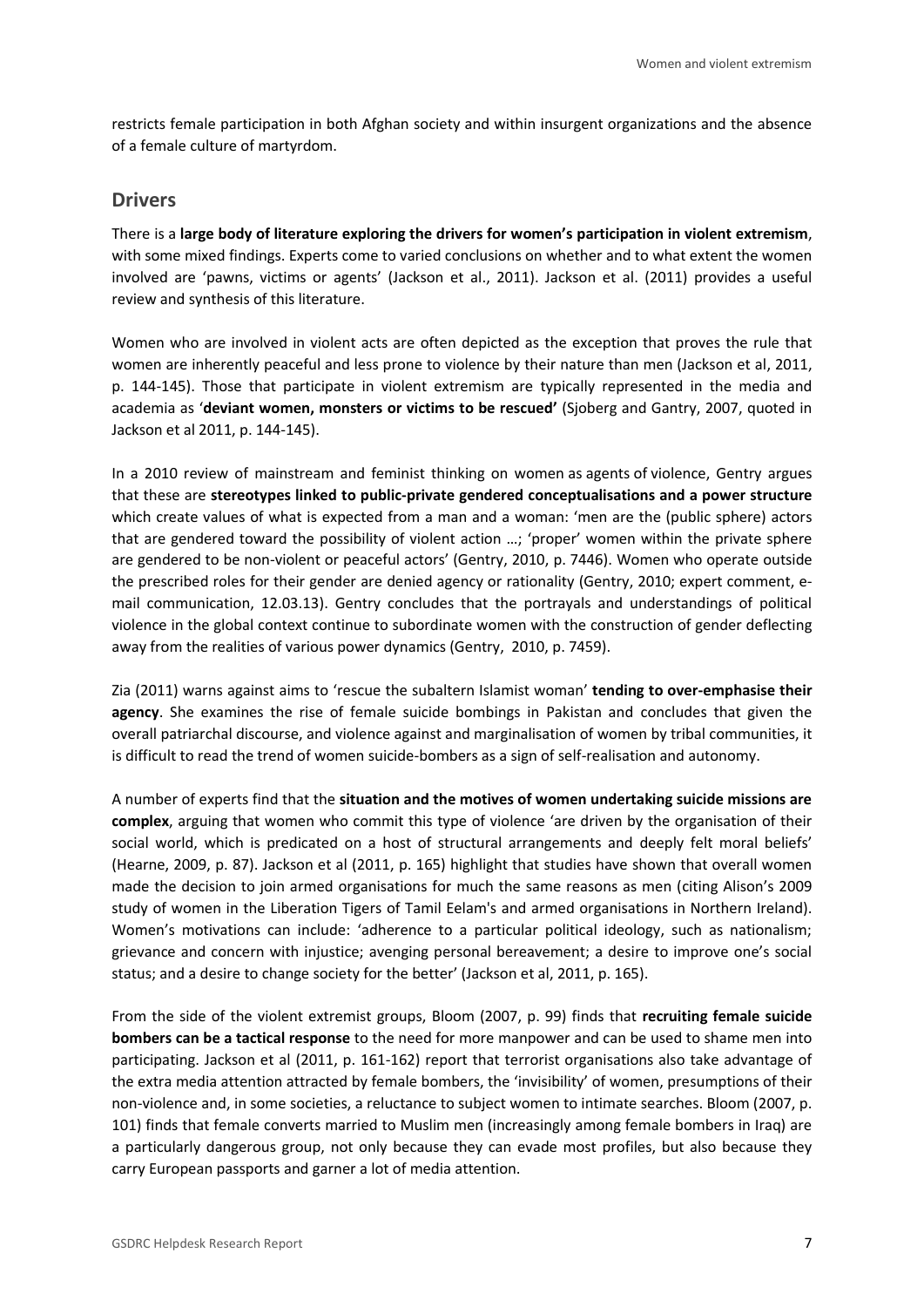The literature also explores the **'certain mystique'** that sometimes surrounds female terrorists (Jackson et al, 2011, p. 160) with some commentators finding that women terrorists can be more ruthless and more efficient than their male counterparts (p. 160-161).

#### **Recommendations**

The OSCE (2013, p. 11) makes a number of **recommendations for understanding and preventing women's involvement in violent extremism**:

- 'Increase awareness of women terrorist radicalisation and women involvement in terrorism, encouraging the sensitisation of parents, teachers, social workers, frontline police officers, journalists and judges to dispel stereotypes and misconceptions.
- Allow and support research into women terrorist radicalisation, especially factors conducive to it, and women's logistical and ideological roles in terrorist groups.
- **Increase interaction and exchange of information with researchers on women terrorist** radicalization to facilitate the information of policy-making through research findings'.

### <span id="page-7-0"></span>**6. Violent extremism and violence against women and girls**

There appears to be limited systematic research exploring the relationship between violent extremism and violence against women and girls. Nonetheless the literature offers insights into: 1) the violence against women in conflict environments, 2) women as targets for violent extremists, 3) sexual violence and rape as a form of terrorism, 4) the impact of some counter-terrorism measures, 5) the relationship between women who have experienced violence and their involvement in violent extremism, and 6) deconstructing the view of women as victims in the war on terror.

#### **Violence against women in conflict environments**

Contexts where violent extremist groups are operating tend to be environments characterised by conflict. Where cultures of gender-based violence and gender discrimination exist prior to conflict and transition, they will be exacerbated during conflict (Sigsworth, 2008, 2007). Sigsworth (2008, p. 7) reports that during and in the aftermath of conflict women are targeted with forms of sexual violence (including: mass rape, forced pregnancy, forced prostitution, forced marriage, and sexual slavery) and also face domestic violence, extreme economic vulnerability, and secondary victimisation through institutions such as the criminal justice system.

On the one hand the 1995 Beijing Declaration and Platform for Action (Fourth World Conference on Women) states that 'while entire communities suffer the consequences of armed conflict, [political instability] and terrorism, women and girls are particularly affected because of their status in society and their sex' (Sigsworth, 2008, p. 4). On the other, Jackson et al (2011) explain that under humanitarian law, women are not deemed to be especially vulnerable by virtue of simply being women, (men as the majority of combatants are more likely to be harmed), though their vulnerability in certain circumstances (e.g. pregnancy, responsibility for young children) is recognised.

#### **Women as targets for violence**

**Violent extremists are seen as being most likely to victimise women** because of their often conservative or reactionary gender agendas (expert comment, e-mail communication, 12.03.13). CGCC (2012, p. 8)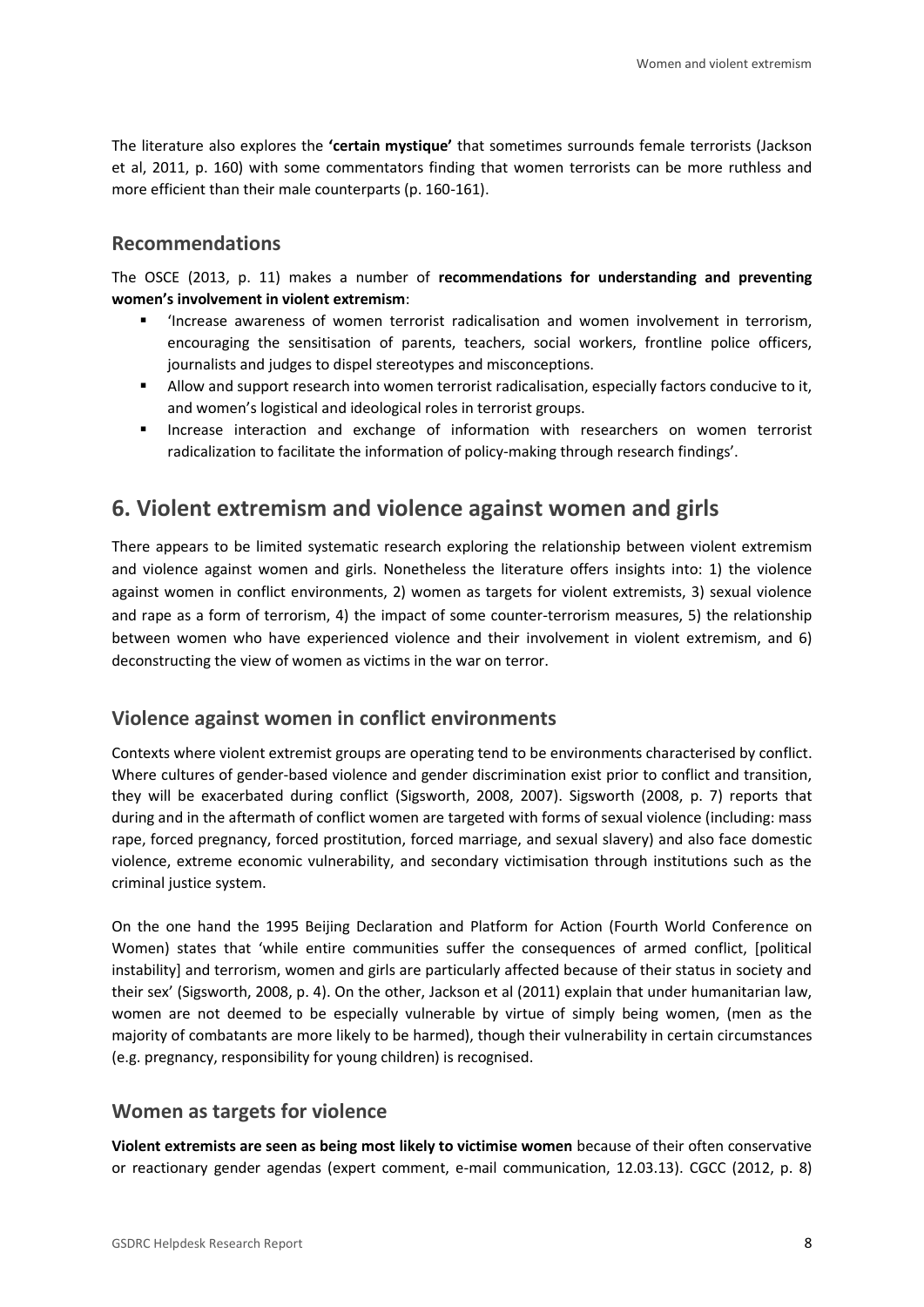identifies that the effects of violent extremism on women can be seen in efforts to limit girls' access to education, curtailing access to healthcare and services and perpetrating acts of violence. CHRGJ (2011 p. 23) reports that there are countless incidents of terrorists undermining the rights of women and sexual minorities. Examples include:

- the attack on Malala Yousafzai in Pakistan by the Tehreek e Taliban Pakistan (TTP) in Swat, Pakistan (CGCC, 2012);
- the subjection of women to rape, forced marriage and beheading by the Al-Shabaab in Somalia (CHRGJ, 2011, p. 23); and
- the brutality to women in north of Mali by the Al-Qaeda jihadists, through rape and forced marriage and prostitution (Masters, 2013).

Hardy (2001) highlights that violent extremist groups may also target female victims for their violent acts, because of the emotional impact of female casualties. She cites the example that the American Embassy in Nairobi, Kenya, was specifically targeted in 1998 by Al-Qaeda operatives because the Ambassador was a woman.

#### **Sexual violence and rape as a form of terrorism**

Jackson et al (2011) provide a review of how **sexual violence and rape are a form of terrorism**, and a prominent feature of on-going fighting by violent groups. Examples include:

- Rebel groups and militias in the Democratic Republic of Congo often mark their victories by systematically raping women, children and men in the dominated territory. The use of rape in the DRC has been described by aid agencies as sexual terrorism (Jackson et al, 2011, p. 169-170, citing Pratt and Werchick, 2004).
- Dershowitz's assertion that in 2007 a group of Palestinian terrorists claiming to act in retaliation against Israel had been raping young teenage Israeli girls (Jackson et al 2011, p. 171, citing Dershowitz, 2007).

Jackson et al (2011) also note that while men are the most frequent perpetrators of gender-based terror, women have also participated and men have been victims (p. 173-174).

#### **Impact of some counter-terrorism measures**

The U.N. Special Rapporteur states that 'those subject to gender-based abuses are often caught between targeting by terrorist groups and the **State's counter-terrorism measures that may fail to prevent, investigate, prosecute or punish these acts and may also perpetrate new human rights violations with impunity'** (CHRJG, 2011, p. 60) and that 'some Governments have used gender inequality to counter terrorism, employing the rights of women and lesbian, gay, bisexual, transgender and intersex individuals as a bartering tool to appease terrorist or extremist groups in ways that have furthered unequal gender relations and subjected such persons to increased violence' (CHRJG, 2011, p. 24).

#### **Women who have experienced violence**

Some experts argue that **personal trauma, most notably rape, is one of the fundamental motivations behind a woman's involvement in violent extremism**. Looking at experiences in Palestine and Iraq, Bloom (2010, p. 449) argues that 'occupation forces must become aware that the imprisonment, harassment, and torture of women will likely be used as cannon fodder for terrorist organizations to recruit more fighters and will increase the likelihood of women joining the resistance movements'. In Bloom (2007), she states that the women who participate in suicide bombings are usually among the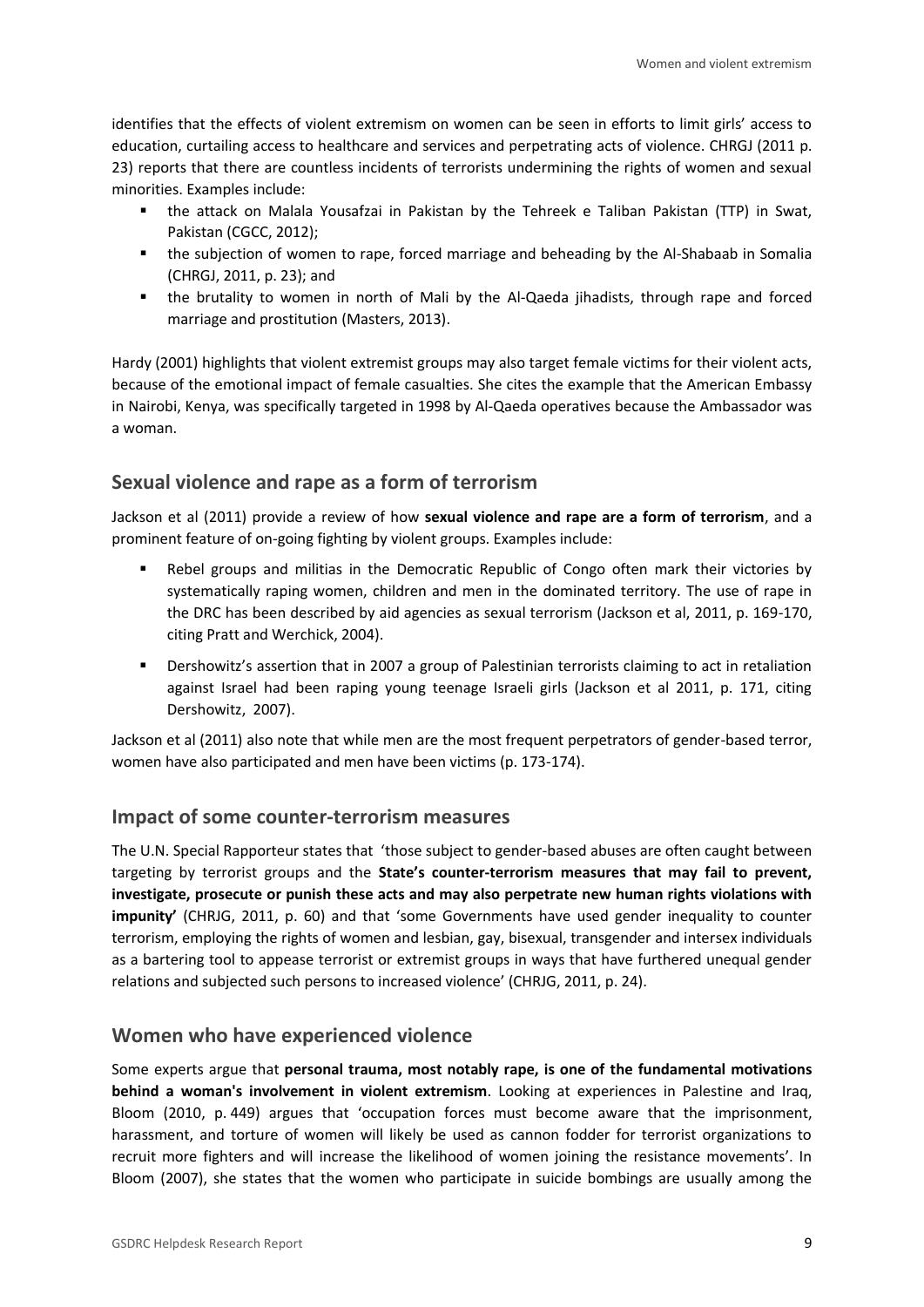most socially vulnerable: widows and rape victims. She goes on to report that in some instances **women are raped or sexually abused by the insurgents** themselves as a recruitment tactic, as this stigmatises the women and making them easier to exploit (Bloom, 2007).

De Knop (2007) reports that a contributing factor driving the Chechen women to terrorism was their desire to regain their personal or family honour following their routine rape by Russian soldiers. However other experts have profiled the women involved in the Chechen cases and found no evidence of routine rape (Speckhard and Akhmedova, no date). De Knop (2007) also reports that in Sri Lanka, terrorism is often seen as a viable option for Tamil women who are survivors of sexual violence, as their social disgrace prevents them from getting married or bearing children.

As explored in the previous section, other experts (Gentry, 2010) argue that identifying personal trauma, and notably rape, as one of the fundamental motivations behind a woman's involvement in violent extremism, is to **perpetuate gendered notions and deny women's agency**.

#### **Deconstructing the view of women as victims**

Jackson et al (2011, p.1 168-169) point out that **women's roles as victims in wars are used as propaganda** and 'the war on terrorism has been constructed and portrayed in ways that uphold the view of women as victims of violence in need of protection by men' (Jackson et al, 2011, 168-169).

One expert contacted (expert comment, e-mail communication, 12.03.13) explains some issues with an approach that assumes all women are victims of violent extremism in that:

- 'it may marginalise the other targets of violent extremists (gay men, religious minorities);
- it marginalises those women who may, for different reasons, accept conservative gender agendas; and
- it can reduce 'violent extremism' to the ideologies of particular groups without considering other contingent factors, such as, intra-group rivalry for political authority'.

Salime (2007) argues that understanding the gender dynamics of the war on terrorism entails shifting the lens away from its impact on women and gender policies, and focusing instead on **women's contributions in reshaping the discourse of the war on terror and using it for political gains**. Her sociological analysis explores the way Moroccan women's groups strategically positioned themselves vis‐à‐vis the war on terrorism agenda. This approach allows her to identify the ways women have co-opted the agendas and narratives of the war on terrorism in order to pursue their long-standing demands for reforming women's status in law, society, and religion.

### <span id="page-9-0"></span>**7. References**

- Aldrich, D.P. (2012). Mightier than the Sword: Social Science and Development in Countering Violent Extremism. March 23, 2012. Frontiers in Development. <http://ssrn.com/abstract=2028009>
- Bloom, M. (2007). Female Suicide Bombers: A Global Trend. Daedalus, Vol. 136, No. 1, On Nonviolence & Violence (Winter, 2007), pp. 94-102. <http://www.mitpressjournals.org/toc/daed/136/1>

Bloom, M. (2011). Bombshells: Women and Terror. Gender Issues Vol. 28, Numbers 1-2, 1-21.

Bloom, M. (2010). Death Becomes Her: Women, Occupation, and Terrorist Mobilization. Political Science & Politics, Volume 43 (3), July 2010, 445-450. <http://tinyurl.com/br2lnd6>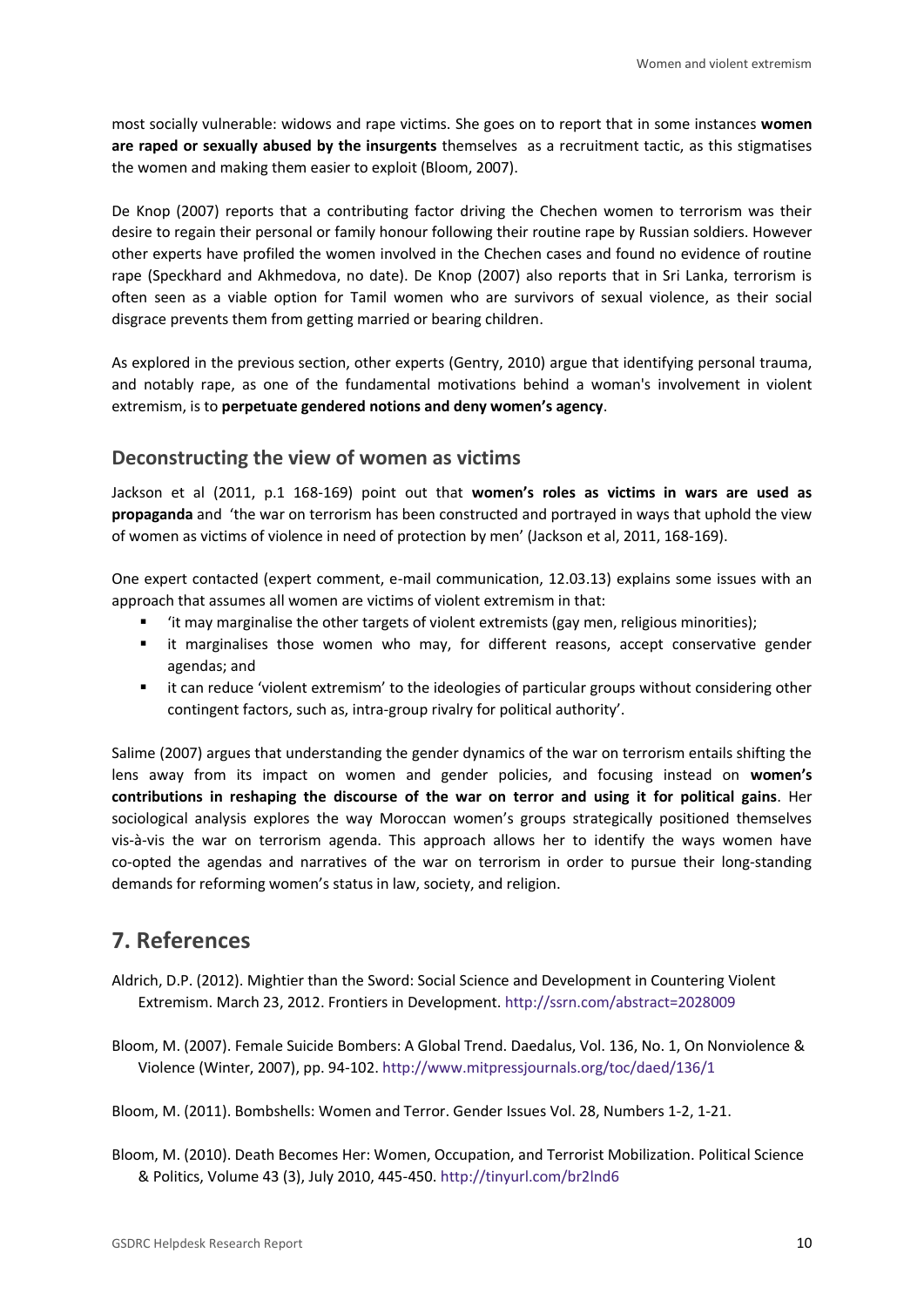- Center on Global Counterterrorism Cooperation (2012). EU Workshop on Effective Programming for Countering Violent Extremism. Final Summary Report. [http://ec.europa.eu/europeaid/news/documents/20121217\\_eu\\_cve\\_workshop\\_summary\\_report.pdf](http://ec.europa.eu/europeaid/news/documents/20121217_eu_cve_workshop_summary_report.pdf)
- Center for Human Rights and Global Justice (2011). A Decade Lost: Locating Gender in U.S. Counter-Terrorism. New York: NYU School of Law. [http://www.atlanticphilanthropies.org/sites/default/files/uploads/Decadelost\\_locatinggender\\_repor](http://www.atlanticphilanthropies.org/sites/default/files/uploads/Decadelost_locatinggender_report.pdf) [t.pdf](http://www.atlanticphilanthropies.org/sites/default/files/uploads/Decadelost_locatinggender_report.pdf)
- Chatellier, S. (2012). Pakistani Women moderating extremism. A Coalition-Building Case Study. August 2012. The Institute for Inclusive Security. <http://tinyurl.com/c4k4o43>
- Dearing, M.P. (2010). Like Red Tulips at Springtime: Understanding the Absence of Female Martyrs in Afghanistan. Studies in Conflict & Terrorism, Vol. 33, Iss. 12, 2010 <http://www.tandfonline.com/doi/abs/10.1080/1057610X.2010.523861?journalCode=uter20>
- Fink, N.C. (2010). Bombs and Ballots: Terrorism, Political Violence, and Governance in Bangladesh. http://tinyurl.com/d73fhxg
- Fink, N.C. and El-Said, H. (2011). Transforming Terrorists: Examining International Efforts to Address Violent Extremism. May 2011.<http://tinyurl.com/d4kmhl6>
- Gentry, C. (2010). Women as Agents of violence. In The International Studies Encyclopedia, ed. Robert Denemark. Hoboken, N.J.: Wiley-Blackwell. <http://tinyurl.com/bapza9k>
- Harders, C. (2011). Gender Relations, Violence and Conflict Transformation. In B. Austin, M. Fischer, H.J. Giessmann (eds.) Advancing Conflict Transformation. The Berghof Handbook II. Opladen/Farmington Hills: Barbara Budrich Publishers. [www.berghof-handbook.net](http://www.berghof-handbook.net/)
- Hardy, J. (2001). Everything old is new again: the use of gender-based terrorism against women. Minerva (Arlingt Va), 2001; 19(2):3-3[8 http://tinyurl.com/b7qdhl8](http://tinyurl.com/b7qdhl8)
- Hearne, E. (2009). Participants, Enablers, and Preventers: The Roles of Women in Terrorism. December 2009. research paper presented at the British International Studies Association annual conference, Leicester, UK, December 2009.
- Jackson, R., Breen Smyth, M., Gunning, J. and Jarvis, L. (2011). Terrorism: A Critical Introduction, Palgrave Macmillan. <http://books.google.co.uk/books?id=fqvjRwEIzGQC>
- Masters, J. (2013). Al-Qaeda in the Islamic Maghreb (AQIM). January 24 2013. Council on Foreign Relations[. http://www.cfr.org/north-africa/al-qaeda-islamic-maghreb-aqim/p12717](http://www.cfr.org/north-africa/al-qaeda-islamic-maghreb-aqim/p12717)
- Ness, C. (2007). The rise in female violence. Daedulus, Winter 2007, Vol. 136, No. 1, Pages 84-93. <http://www.mitpressjournals.org/doi/abs/10.1162/daed.2007.136.1.84>
- OSCE (2013). Women and Terrorist Radicalization. Final Report. February 2013. OSCE Secretariat OSCE ODIHR Expert Roundtables. Organisation for Security and Co-operation in Europe. <http://www.osce.org/secretariat/99919?download=true>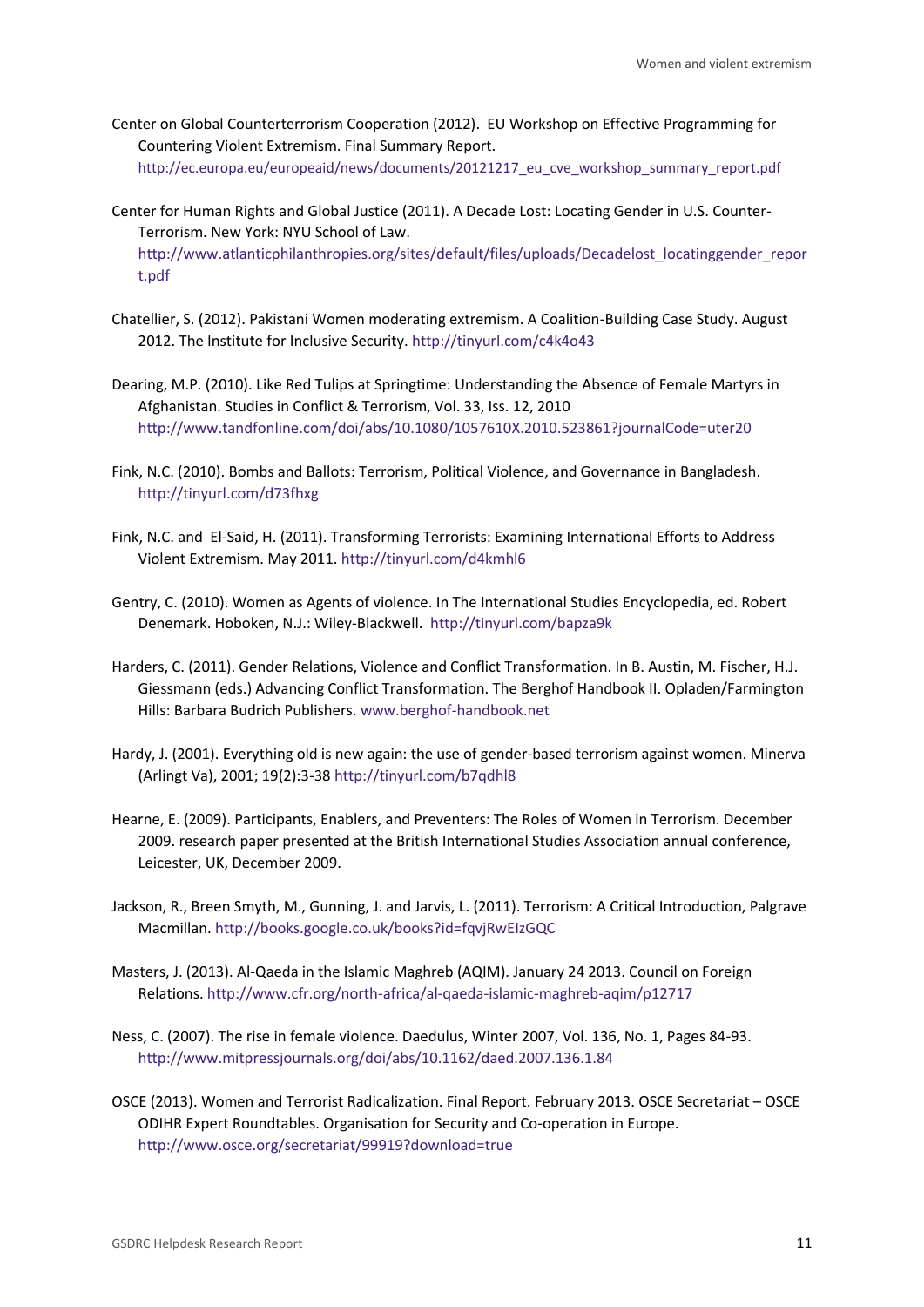- Pratt, N. (2012). The Gender Logics of Resistance to the "War on Terror": Constructing Sex-Gender Difference through the Erasure of Patriarchy in the Middle East, Third World Quarterly. <http://www.tandfonline.com/doi/abs/10.1080/01436597.2012.728318>
- Salime, Z. (2007). The War on Terrorism: Appropriation and Subversion by Moroccan Women. Signs , Vol. 33, No. 1, War and Terror II: Raced‐Gendered Logics and Effects beyond Conflict Zones, Special Issue Editors, Mary Hawkesworth and Karen Alexander (Autumn 2007), pp. 1-24. <http://www.amazon.com/War-Terror-Perspectives-Karen-Alexander/dp/0226012999>
- SAVE (2010). The Roles and Capabilities of Yemeni Women Against Violent Extremism. A Report From a SAVE Yemen Workshop. 5 February 2010. <http://www.women-without-borders.org/save/reports/7/>
- Sigsworth, R. (2008). Gender-Based Violence In Transition. Concept Paper. Violence And Transition Project Roundtable, 7 – 9 May 2008, Johannesburg. Centre For The Study Of Violence And Reconciliation. <http://www.isn.ethz.ch/isn/Digital-Library/Publications/Detail/?lng=en&id=99629>
- Speckhard, A. and Akhmedova, K. (no date). Black Widows: The Chechen Female Suicide Terrorists.
- USAID (2011). The Development Response To Violent Extremism And Insurgency. Putting Principles into Practice. USAID Policy. September 2011. <http://tinyurl.com/chcmfeb>
- Van Lierde, F. (2013). Looking for that other Face: Women Muslim Leaders and Violent Extremism in Indonesia. Cordaid and the Human Security Collective. <http://www.cordaid.org/en/publications/looking-other-face/>
- Women without Borders / SAVE (2011). Role and Function of Women without Borders / SAVE —Sisters Against Violent Extremism. Proposed discussion topics. <http://www.un.org/en/sc/ctc/specialmeetings/2011/docs/women-wout-borders-save.pdf>
- Zia, A.S. (2011). Female suicide bombings in Pakistan what's in it for women? 4 October 2011. openDemocracy. <http://tinyurl.com/blrj43z>

#### **Key websites**

- **Institute for Inclusive Security [http://www.inclusivesecurity.org](http://www.inclusivesecurity.org/)**
- SAVE Sisters Against Violent Extremism<http://www.women-without-borders.org/save/people/>

#### **Expert contributors**

- **Jenny Birchall, IDS**
- Mavic Cabrera-Balleza, Global Network of Women Peacebuilders
- Naureen Chowdhury Fink, Center of Global Counterterrorism Cooperation
- **EX Caron Gentry, University of St. Andrews**
- **Jessica Horn, IDS**
- Jayne Huckerby, NYU School of Law Center for Human Rights and Global Justice
- **Nicola Pratt, University of Warwick**
- Kirsten Wall, Kroc Institute for International Peace Studies
- Gabriella Vogelaar, Global Partnership for the Prevention of Armed Conflict